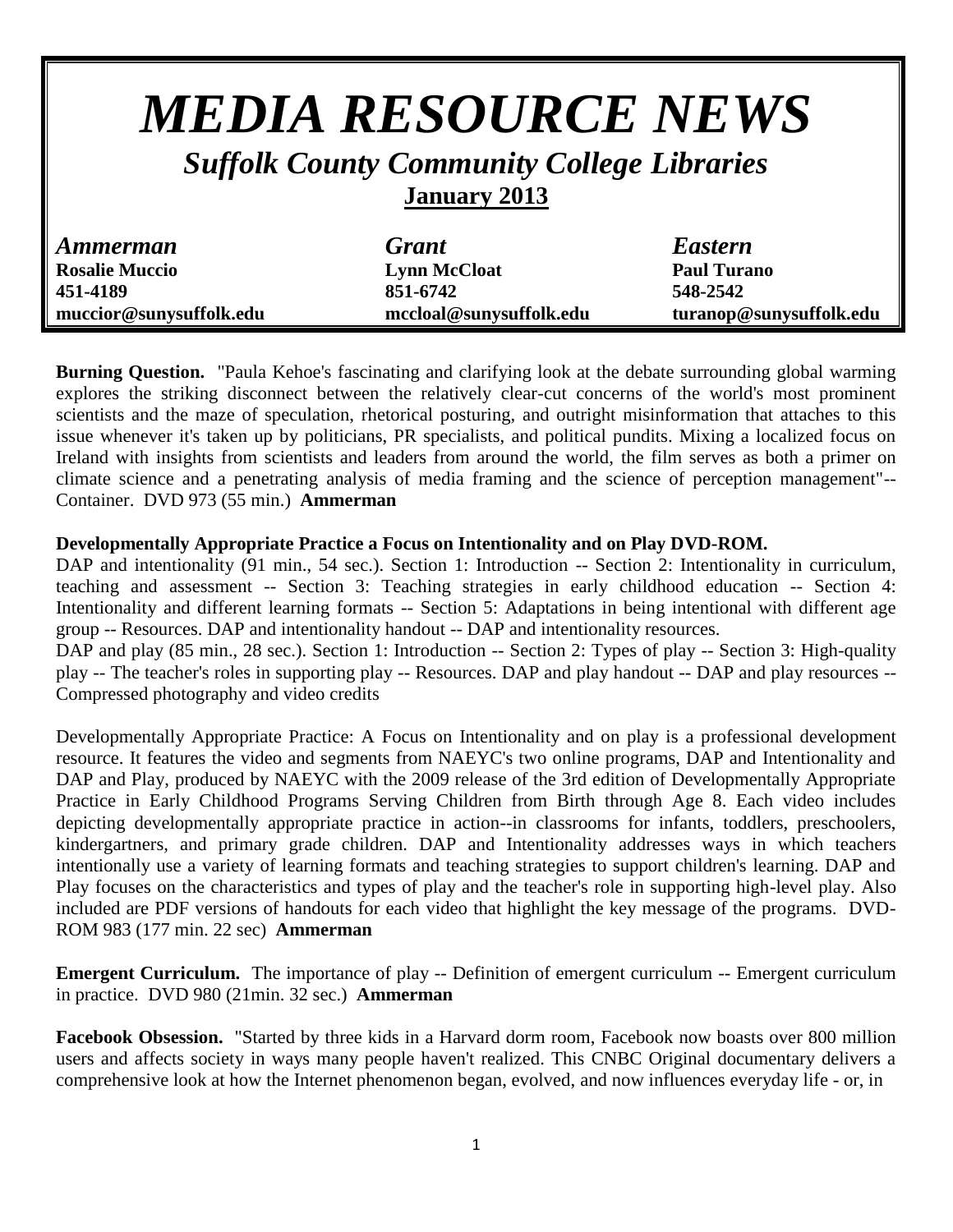some cases, not-so-ordinary life. Featuring case studies of events prompted by Facebook, including an account of a girl reunited with her birth mother as well as a woman who lost her job due to online postings, the program explores the intense privacy debate that Facebook has provoked while shedding light on the ubiquitous appeal of the Facebook profile - a template of self-expression deployed (in diverse ways) from your local police station to the White House."--FFH website. DVD 986 (44 min.) **Ammerman**

**Half the Sky: Turning Oppression into Opportunity for Women Worldwide.** Take an unforgettable journey with six actress/advocates and New York Times journalist [Nicholas] Kristof to meet some of the most courageous individuals of our time, who are doing extraordinary work to empower women and girls everywhere. These are stories of heartbreaking challenge, dramatic transformation and enduring hope. DVD 978 (2 discs – 3 hr. 52 min.) **Ammerman**

**Looking at the Basics of Developmentally Appropriate Practice.** The basic concepts of developmentally appropriate practice are not difficult or arcane, but they can be understood wrongly or incompletely--often are! This video introduces the foundational ideas of the early childhood field, and articulates and illustrates the core concepts in simple, memorable ways, including classroom examples and other techniques. The video is versatile enough to be shown as part of any beginner-level discussion of DAP. DVD 979 (41 min.) **Ammerman**

**New Developmentally Appropriate Practice In Early Childhood Programs Serving Children From Birth Through Age 8.** "The video includes an overview of developmentally appropriate practice, presentations from NAEYC leadership and experts in the field, and scenes depicting developmentally appropriate practice in action--in classrooms for infants, toddlers, preschoolers, kindergartners, and primary grade children. This video was originally posted on the NAEYC Web site, February through May 2009. In addition, this DVD-ROM also includes the video podcast series that was posted on the NAEYC Web site in April and May 2009: Responses to Questions You Asked about DAP. Carol Copple and Sue Bredekamp -- authors and editors of key NAEYC publications on DAP -- respond to questions from the field on the new DAP. This DVD-ROM also includes a bonus video prepared for this resource: reflections on the historical journey of DAP at NAEYC from Sue Bredekamp, Carol Copple, and Peter Pizzolongo. Also included are three PDF documents: Reflection Questions, About the Book, and DAP Resources, which included hyperlinks to access other DAP-related resources from the Web." (container notes) DVD-ROM 984 (53 min. 38 sec.) **Ammerman**

**Oranges and Sunshine.** The unforgettable true story of Margaret Humphreys, a social worker who uncovered one of the most controversial scandals of recent times: the organized deportation of innocent children from the UK to Australia, where they were thought to be lost in the system forever. Against overwhelming odds, and with little regard for her own safety, Humphreys reunited thousands of families and brought worldwide attention to a corrupt system and an extraordinary miscarriage of justice. DVD 977 (106 min.) **Ammerman**

**Sensory Play Constructing Realities.** Examines how a child's first-hand sensory experience contributes to overall development. Sensory play is a natural and concrete means of supporting each child's individual learning style. DVD 981 (18 min.) **Ammerman**

**Sin País.** "With intimate access and striking imagery, Sin País (Without Country) explores one family's experience as they are separated by deportation. Sam and Elida Mejia escaped a violent Civil War in Guatemala and came to California. After raising their family for nearly 20 years in the Bay Area, immigration agents stormed the Mejia's house in 2007. After a passionate fight to stay in the U.S., Sam and Elida are deported back to Guatemala, and leave their two teenage ch[i]ldren in the U.S. This short documentary explores the complexities of the Mejia's new reality: parents living without their children, and children doing their best to succeed without their parents." -- Container. English and Spanish dialogue with English subtitles. DVD 985 (20 min.) **Ammerman**